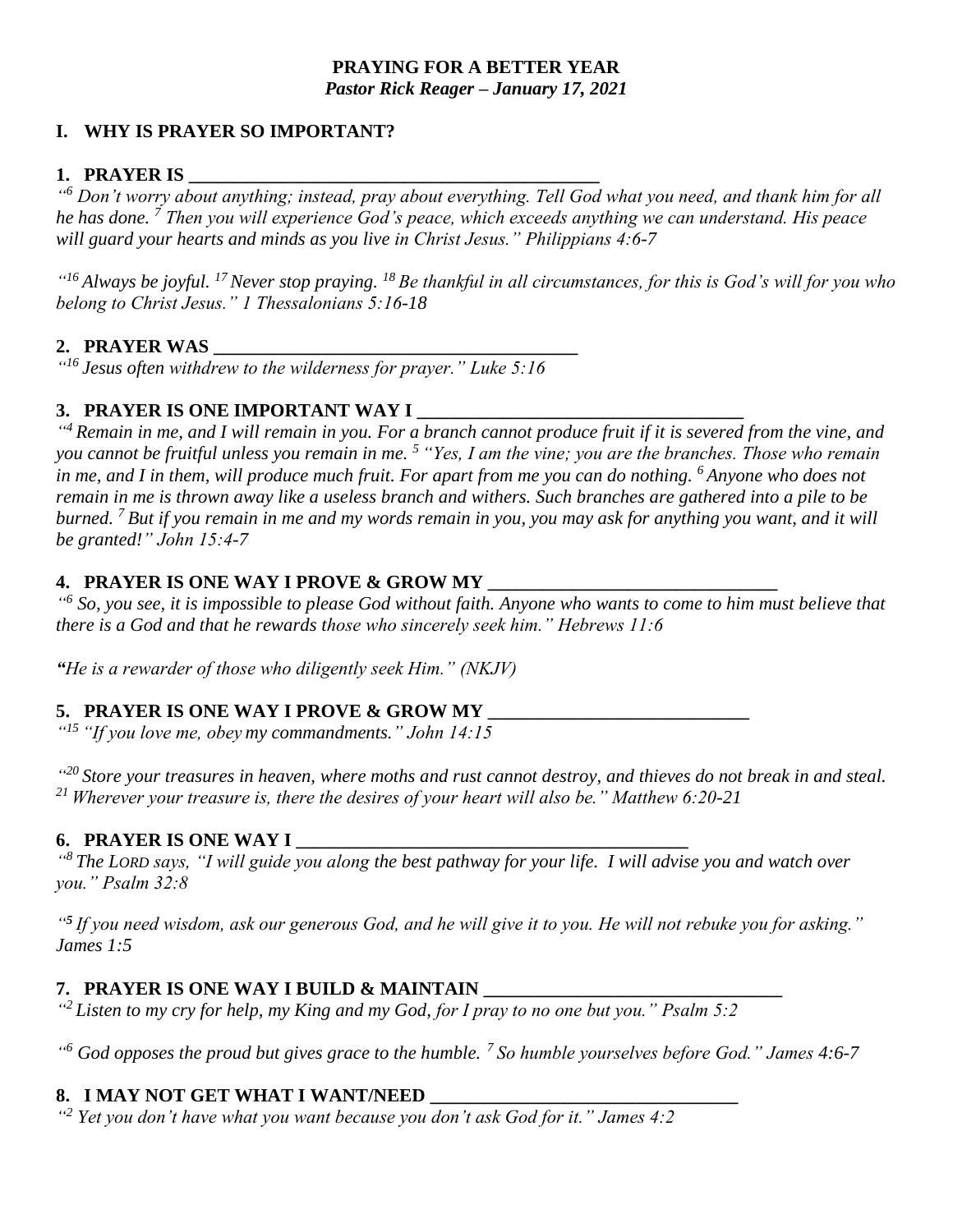## **II. HOW CAN I BUILD A RICH & CONSISTENT PRAYER LIFE?**

#### **1. CREATE A \_\_\_\_\_\_\_\_\_\_\_\_\_\_\_\_\_\_\_\_\_\_\_\_\_\_\_\_\_\_\_\_\_\_\_\_\_\_\_\_\_\_\_\_\_\_\_\_**

*" <sup>16</sup> But Jesus often withdrew to the wilderness for prayer." Luke 5:16*

#### **KEY: FIND A PLACE WHERE I CAN HAVE**

## **2. \_\_\_\_\_\_\_\_\_\_\_\_\_\_\_\_\_\_\_\_\_\_\_\_\_\_ MY DAILY PRAYER TIME**

*" <sup>15</sup> So be careful how you live. Don't live like fools, but like those who are wise. <sup>16</sup> Make the most of every opportunity in these evil days. <sup>17</sup> Don't act thoughtlessly, but understand what the Lord wants you to do." Ephesians 5:15-17*

## **3. MAINTAIN A**

#### **WHY?**

#### **i. It Helps Me**

*" <sup>46</sup> Then they reached Jericho, and as Jesus and his disciples left town, a large crowd followed him. A blind beggar named Bartimaeus (son of Timaeus) was sitting beside the road. <sup>47</sup> When Bartimaeus heard that Jesus of Nazareth was nearby, he began to shout, 'Jesus, Son of David, have mercy on me!' <sup>48</sup> 'Be quiet!' many of the people yelled at him. But he only shouted louder, 'Son of David, have mercy on me!' <sup>49</sup> When Jesus heard him, he stopped and said, 'Tell him to come here.' So they called the blind man. 'Cheer up,' they said. 'Come on, he's calling you!' <sup>50</sup> Bartimaeus threw aside his coat, jumped up, and came to Jesus. <sup>51</sup> 'What do you want me to do for you?' Jesus asked. 'My rabbi', the blind man said, 'I want to see!' <sup>52</sup> And Jesus said to him, 'Go, for your faith has healed you.' Instantly the man could see, and he followed Jesus down the road." Mark 10:46-52* 

#### **ii. It Helps**

*" 1 I urge you, first of all, to pray for all people. Ask God to help them; intercede on their behalf, and give thanks for them. <sup>2</sup> Pray this way for kings and all who are in authority so that we can live peaceful and quiet lives marked by godliness and dignity. <sup>3</sup> This is good and pleases God our Savior, <sup>4</sup> who wants everyone to be saved and to understand the truth. " 1 Timothy 2:1-4*

#### **iii. It Helps Me**

*" <sup>4</sup>But Jesus told him, 'No! The Scriptures say, 'People do not live by bread alone, but by every word that comes from the mouth of God.'" Matthew 4:4*

#### **iv. It Helps \_\_\_\_\_\_\_\_\_\_\_\_\_\_\_\_\_\_\_\_\_\_\_\_\_\_\_\_\_\_\_\_\_\_\_\_\_\_\_\_\_\_\_\_\_\_\_\_\_\_\_\_\_**

*" <sup>9</sup> Remember the things I have done in the past. For I alone am God! I am God, and there is none like me." Isaiah 46:9*

#### **4. LEARN TO \_\_\_\_\_\_\_\_\_\_\_\_\_\_\_\_\_\_\_\_\_\_\_\_\_\_\_\_\_\_\_\_\_\_\_\_**

*" <sup>18</sup> Pray in the Spirit at all times and on every occasion. Stay alert and be persistent in your prayers for all believers everywhere." Ephesians 6:18*

#### **KEY: THIS IS ALL ABOUT \_\_\_\_\_\_\_\_\_\_\_\_\_\_\_\_\_\_\_\_\_\_\_\_\_\_\_\_\_\_\_**

# **5. MAKE \_\_\_\_\_\_\_\_\_\_\_\_\_\_\_\_\_\_\_\_\_\_\_ A PART OF MY DAILY PRAYER LIFE**

*" <sup>21</sup> Dear friends, if we don't feel guilty, we can come to God with bold confidence. <sup>22</sup> And we will receive from him whatever we ask because we obey him and do the things that please him." 1 John 3:21-22*

*" <sup>9</sup> But if we confess our sins to him, he is faithful and just to forgive us and to cleanse us from every wrong. 1 John 1:9*